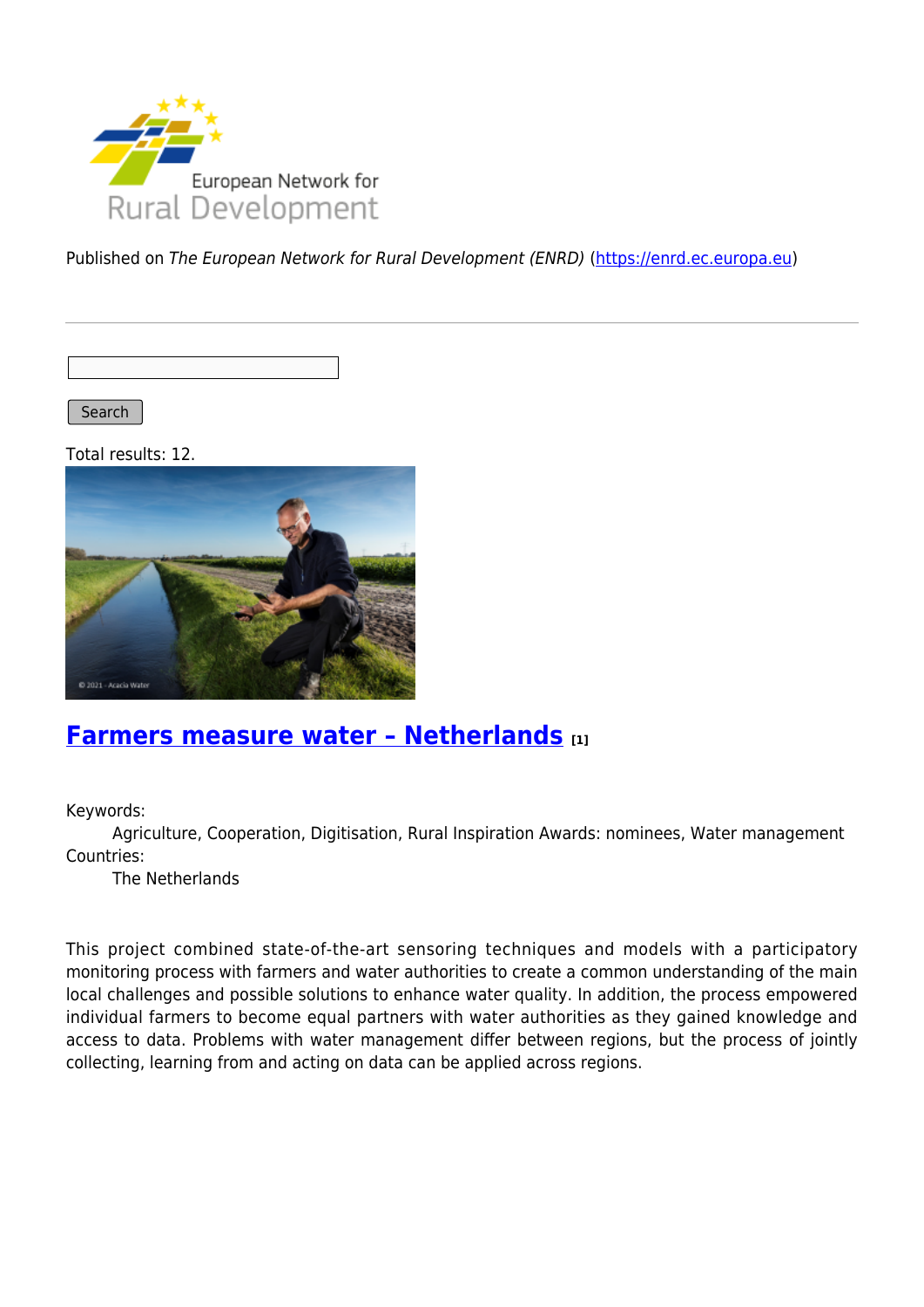

## **[The Water Holding project of Walcheren](https://enrd.ec.europa.eu/projects-practice/water-holding-project-walcheren_en) [2]**

Keywords:

Agriculture, Climate change adaptation, Competitiveness, Cooperation, Innovation, Irrigation, Natural resources, Water management

Countries:

The Netherlands

Setting up collaborative water system measures and a governance approach to increase selfsufficiency of freshwater availability for agriculture.



# **[Feed Back Farm - using insects for adding value to organic](https://enrd.ec.europa.eu/projects-practice/feed-back-farm-using-insects-adding-value-organic-waste-streams_en) [waste streams](https://enrd.ec.europa.eu/projects-practice/feed-back-farm-using-insects-adding-value-organic-waste-streams_en) [3]**

Keywords:

Agriculture, Bioeconomy, Competitiveness, Cooperation, Environmental sustainability, Innovation

Countries:

The Netherlands

An EIP-AGRI Operational Group project on the use of insects for adding value to organic residues from agriculture.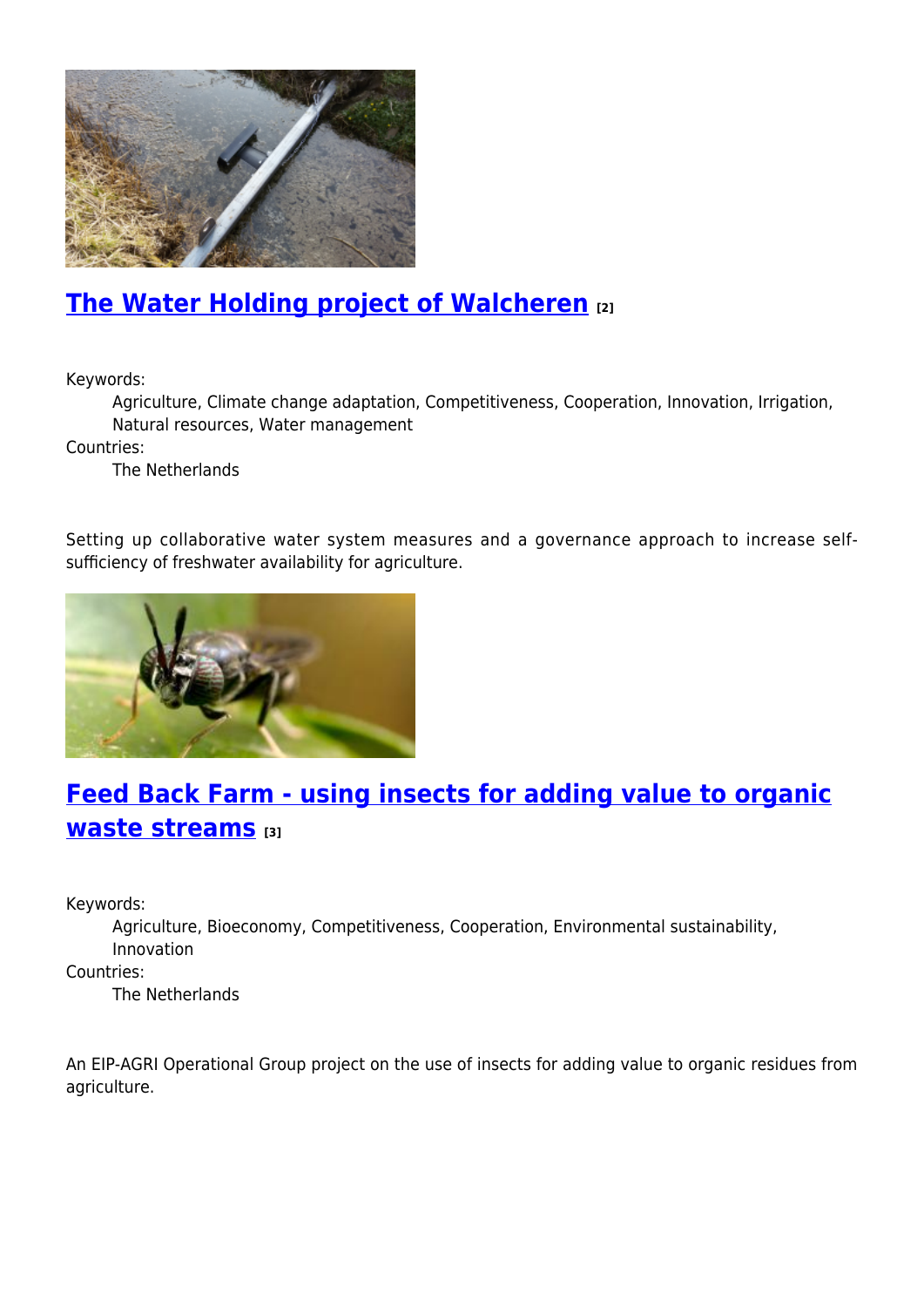

## **[Supporting the operation of small-scale anaerobic digesters](https://enrd.ec.europa.eu/projects-practice/supporting-operation-small-scale-anaerobic-digesters-flanders_en) [in Flanders](https://enrd.ec.europa.eu/projects-practice/supporting-operation-small-scale-anaerobic-digesters-flanders_en) [4]**

Keywords:

Agriculture, Climate change adaptation, Cooperation, Information & promotion activities, Innovation, Renewable energy

Countries:

Belgium

Setting up an EIP Operational Group that aims to enable Flemish farmers to operate small-scale anaerobic digesters more efficiently.



## **[Producing green energy from pig manure](https://enrd.ec.europa.eu/projects-practice/producing-green-energy-pig-manure_en) [5]**

Keywords:

Animal husbandry, Animal welfare, Climate change adaptation, Competitiveness, Energy efficiency, Farm restructuring/modernisation, GHG & ammonia emissions Countries:

Belgium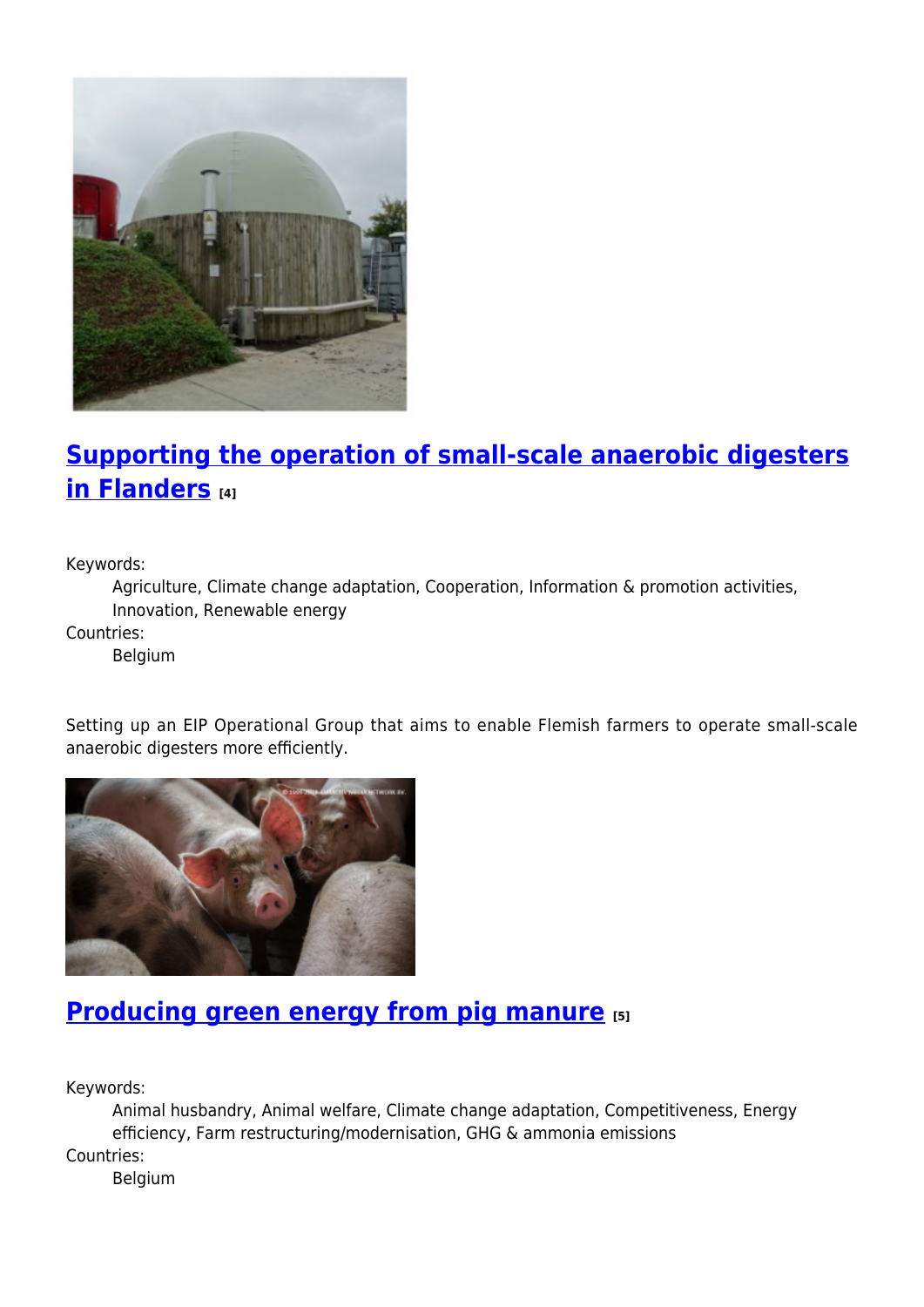Developing a new and practical system to manage pig manure more efficiently, as a means to significantly reduce NH3 emissions and produce green energy.



#### **[Brickz - Natural Soil Improver](https://enrd.ec.europa.eu/projects-practice/brickz-natural-soil-improver_en) [6]**

Keywords:

Agriculture, Bioeconomy, Competitiveness, Cooperation, Entrepreneurship, Innovation, Rural Inspiration Awards: nominees

Countries:

The Netherlands

Using biomass residues to produce a fertiliser, which is then used to grow trees, and will, over time, improve soil quality, has led to significant financial savings for nature conservation organisations and tree nurseries.



# **[Social farming and product innovation](https://enrd.ec.europa.eu/projects-practice/social-farming-and-product-innovation_en) [7]**

Keywords:

Added value, Cooperation, Product quality, Social inclusion, Social services Countries:

The Netherlands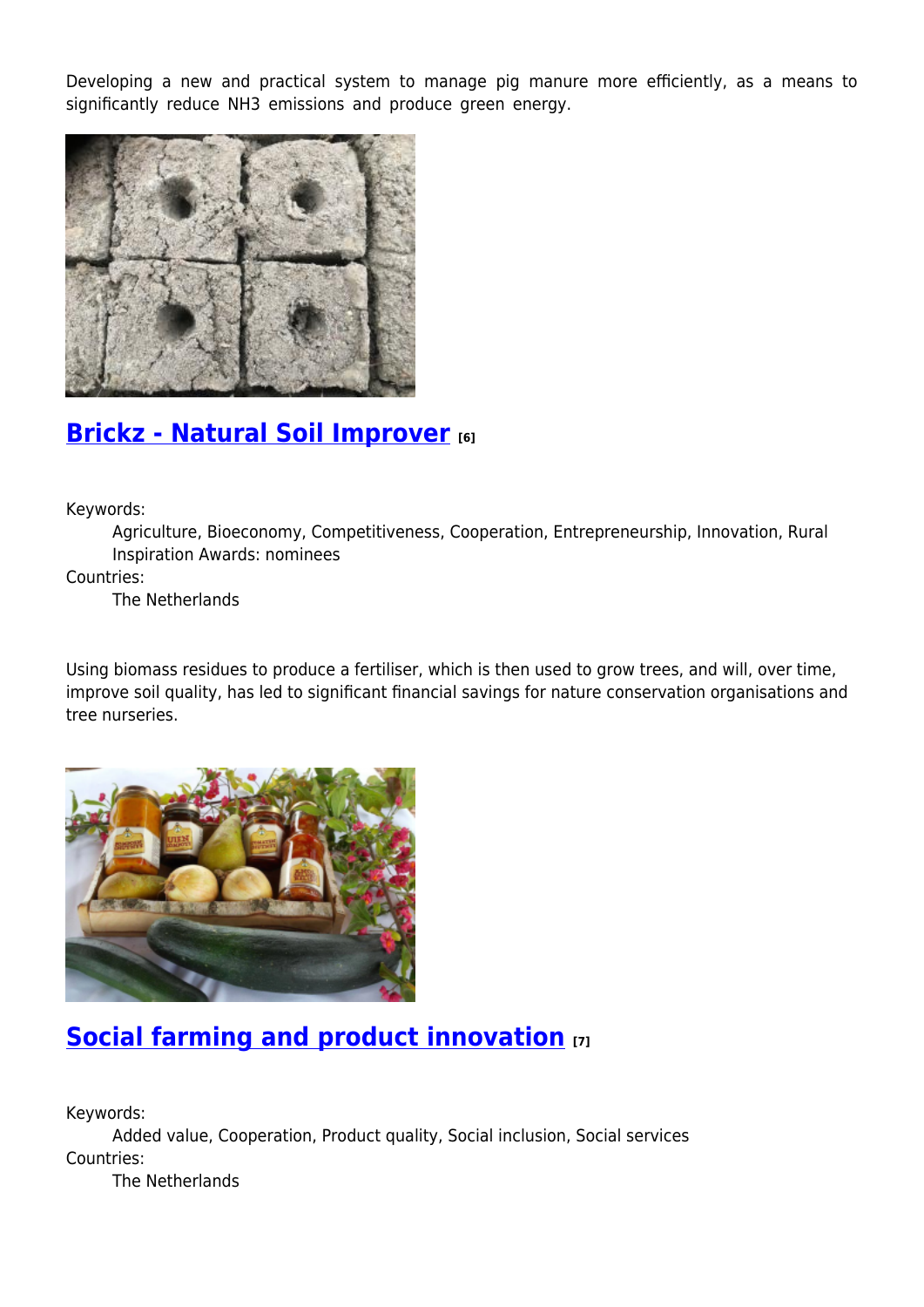A farm employing people with special needs set up a process line and an experimental kitchen, where non-commercial agricultural produce can be turned into new products.



## **[Booij & Brandwijk cheese development](https://enrd.ec.europa.eu/projects-practice/booij-brandwijk-cheese-development_en) [8]**

Keywords:

Added value, Animal husbandry, Competitiveness, Diversification, Entrepreneurship, Farm restructuring/modernisation, Product quality

Countries:

The Netherlands

A cheese-producing farm used RDP support to set up a new plant for producing speciality cheeses and ensure its long-term financial sustainability.



#### **[Farmers of Amstel](https://enrd.ec.europa.eu/projects-practice/farmers-amstel_en) [9]**

Keywords:

Animal husbandry, Biodiversity, Competitiveness, Cooperation, Entrepreneurship, Environmental sustainability, Farm restructuring/modernisation, Producer groups, Product quality

Countries:

The Netherlands

Amstelland Natuurzuivel is a cooperative of farmers in the Amstelland region who set up a milk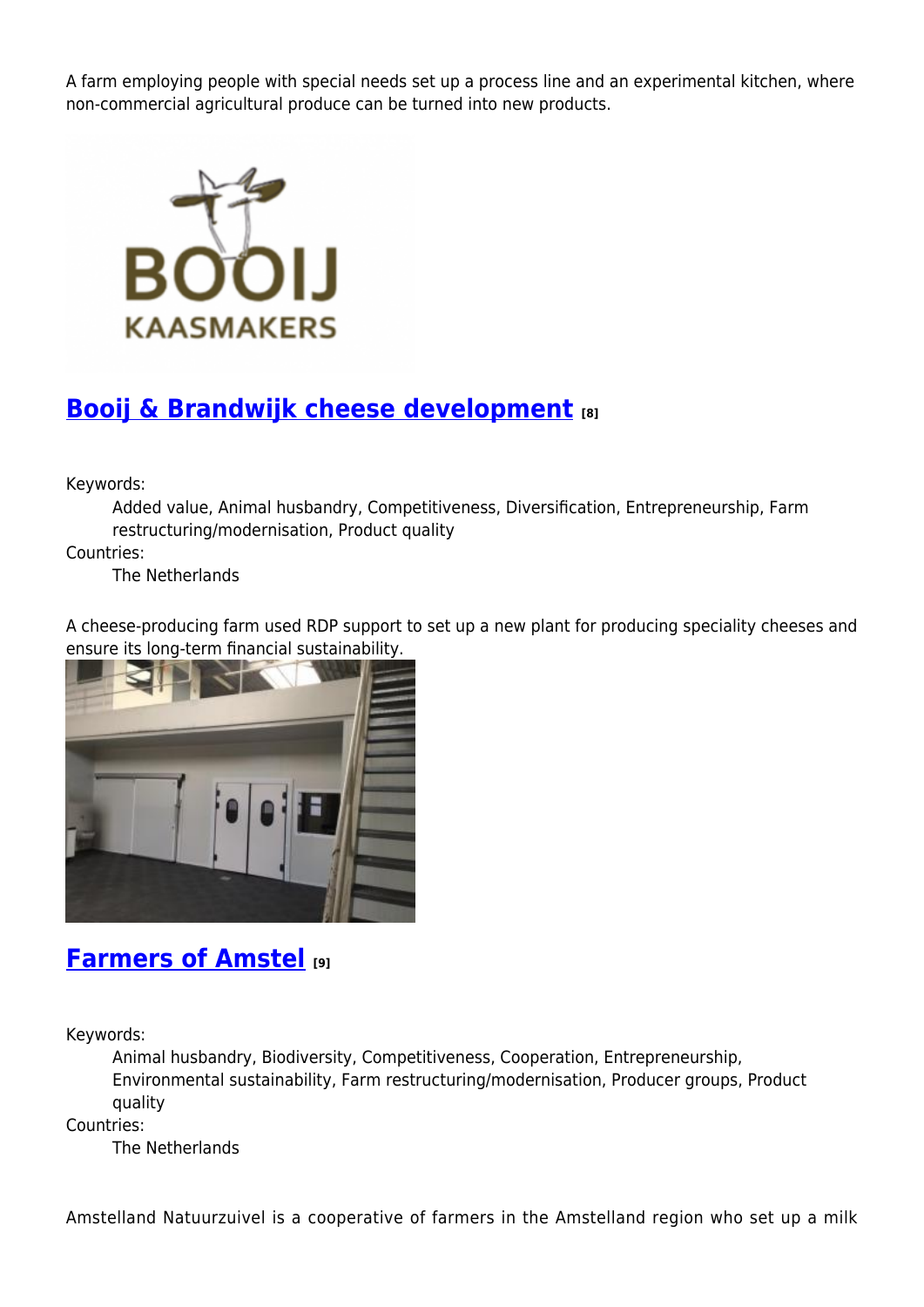factory to produce regional dairy products for the Amsterdam area.



#### **[Investing in a site specific precision sprayer](https://enrd.ec.europa.eu/projects-practice/investing-site-specific-precision-sprayer_en)** [10]

Keywords:

Agriculture, Competitiveness, Farm restructuring/modernisation, Young farmers Countries:

The Netherlands

A young farmer invested in precision farming through the acquisition of a new sprayer; combining cost savings and environmental protection.

#### **Pages**

**1** [2](https://enrd.ec.europa.eu/projects-practice/_en?page=1&project_keywords_filter=19753&%3Bamp%3Bproject_country=All&%3Bamp%3Bfield_enrd_prj_measure_tid=All&%3Bamp%3Bfield_enrd_prj_focus_area_tid=All&%3Bamp%3Bf%5B0%5D=im_field_enrd_prj_focus_area%3A17123&%3Bf%5B0%5D=im_field_enrd_prj_keywords%3A20472&f%5B0%5D=im_field_enrd_prj_keywords%3A19744&f%5B1%5D=im_field_enrd_prj_keywords%3A19758&f%5B2%5D=im_field_enrd_prj_keywords%3A20471&f%5B3%5D=im_field_enrd_prj_keywords%3A19722&f%5B4%5D=sm_enrd_eu_countries%3AGermany&f%5B5%5D=sm_enrd_eu_countries%3AThe%20Netherlands&f%5B6%5D=im_field_enrd_prj_keywords%3A19719&f%5B7%5D=im_field_enrd_prj_keywords%3A20469&f%5B8%5D=im_field_enrd_prj_focus_area%3A17115&f%5B9%5D=im_field_enrd_prj_keywords%3A19763&f%5B10%5D=im_field_enrd_prj_measure%3A17107&f%5B11%5D=im_field_enrd_prj_keywords%3A19761&f%5B12%5D=im_field_enrd_prj_keywords%3A19756&f%5B13%5D=im_field_enrd_prj_keywords%3A19718&f%5B14%5D=im_field_enrd_prj_keywords%3A20474&f%5B15%5D=im_field_enrd_prj_keywords%3A20510&f%5B16%5D=im_field_enrd_prj_keywords%3A19739&f%5B17%5D=im_field_enrd_prj_keywords%3A20629&f%5B18%5D=sm_enrd_eu_countries%3ABelgium&f%5B19%5D=im_field_enrd_prj_keywords%3A20464&f%5B20%5D=im_field_enrd_prj_measure%3A17095) [11]  $next$  [11]  $last \times [11]$ 

#### **Source URL:**

https://enrd.ec.europa.eu/projects-practice/\_en?project\_keywords\_filter=19753&amp%3Bamp%3Bproject\_country=All &amp%3Bamp%3Bfield\_enrd\_prj\_measure\_tid=All&amp%3Bamp%3Bfield\_enrd\_prj\_focus\_area\_tid=All&amp%3Bamp %3Bf%5B0%5D=im\_field\_enrd\_prj\_focus\_area%3A17123&amp%3Bf%5B0%5D=im\_field\_enrd\_prj\_keywords%3A20472 &f%5B0%5D=im\_field\_enrd\_prj\_keywords%3A19744&f%5B1%5D=im\_field\_enrd\_prj\_keywords%3A19758&f%5B2%5D =im\_field\_enrd\_prj\_keywords%3A20471&f%5B3%5D=im\_field\_enrd\_prj\_keywords%3A19722&f%5B4%5D=sm\_enrd\_eu countries%3AGermany&f%5B5%5D=sm\_enrd\_eu\_countries%3AThe%20Netherlands&f%5B6%5D=im\_field\_enrd\_prj\_k eywords%3A19719&f%5B7%5D=im\_field\_enrd\_prj\_keywords%3A20469&f%5B8%5D=im\_field\_enrd\_prj\_focus\_area%3 A17115&f%5B9%5D=im\_field\_enrd\_prj\_keywords%3A19763&f%5B10%5D=im\_field\_enrd\_prj\_measure%3A17107&f%5